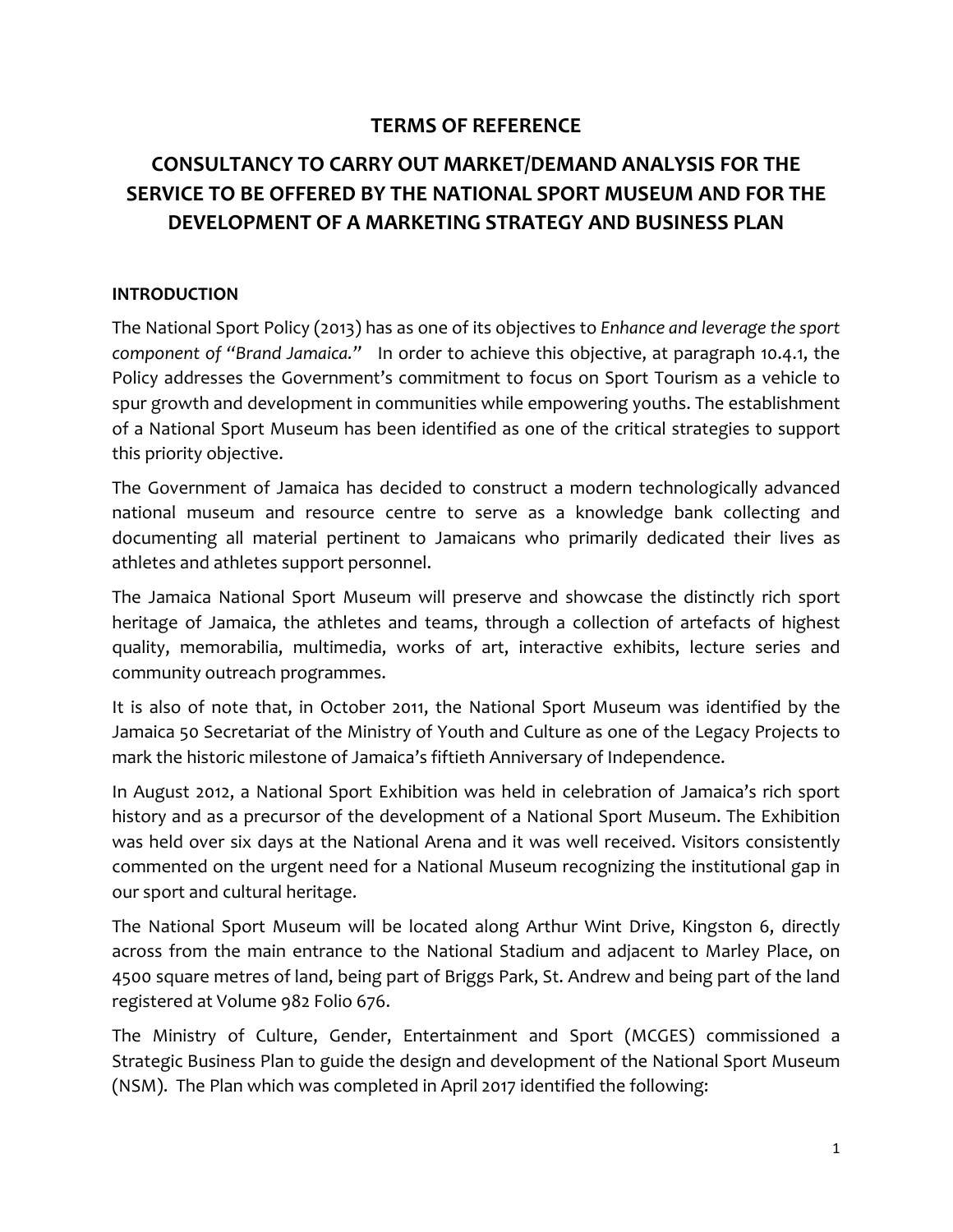- (a) the primary elements and tools that will be required to establish the museum;
- (b) the proposed phased implementation strategies; and
- (c) the accompanying budgets for the next three fiscal years 2018/19 2020/2021

Having secured the PIMC's approval of the concept for the establishment of a National Sport Museum, the Ministry of Culture, Gender, Entertainment and Sport is now seeking to develop a comprehensive project proposal for the establishment of the Jamaica National Sport Museum which is intended to engage others, transform sport stories, and showcase Jamaica's extraordinary achievements in sport to inspire all Jamaicans and visitors to pursue excellence.

This consultancy, for the provision of consultancy services to carry out market/demand analysis for the service to be offered by the national sport museum and for the development of a marketing strategy and business plan, will provide one aspect of the services needed to secure critical technical input which will inform the design of the project proposal to be submitted to the PIMSEC for consideration**.**

### **OBJECTIVE**

The objective is to carry out an in‐depth market/demand analysis for the service to be offered by the proposed national sport museum and for the development of a marketing strategy and business plan.

### **SCOPE OF WORK OF MARKET/DEMAND ANALYSIS CONSULTANT**

The Ministry of Culture, Gender, Entertainment and Sport requires the services of a consultant who will carry out an in‐depth Market/Demand Analysis to determine the need in the marketplace for the service to be offered by the National Sport Museum and develop a Marketing Strategy and Business Plan to ensure sustainability.

### **Main Activities**

The main activities include, but are not limited to the following:

- 1. Preparation of a work plan, outlying among other things, a schedule of activities.
- 2. Consultation with the Ministry, its key stakeholders and other interest groups/organisations.
- 3. In keeping with accepted professional practices, conduct Demand/Market Analysis
- 4. Develop in consultation with the other consultants involved in the sports museum project development process, the marketing strategy and business plan
- 5. Finalise marketing strategy and business plan, based on further MCGES feedback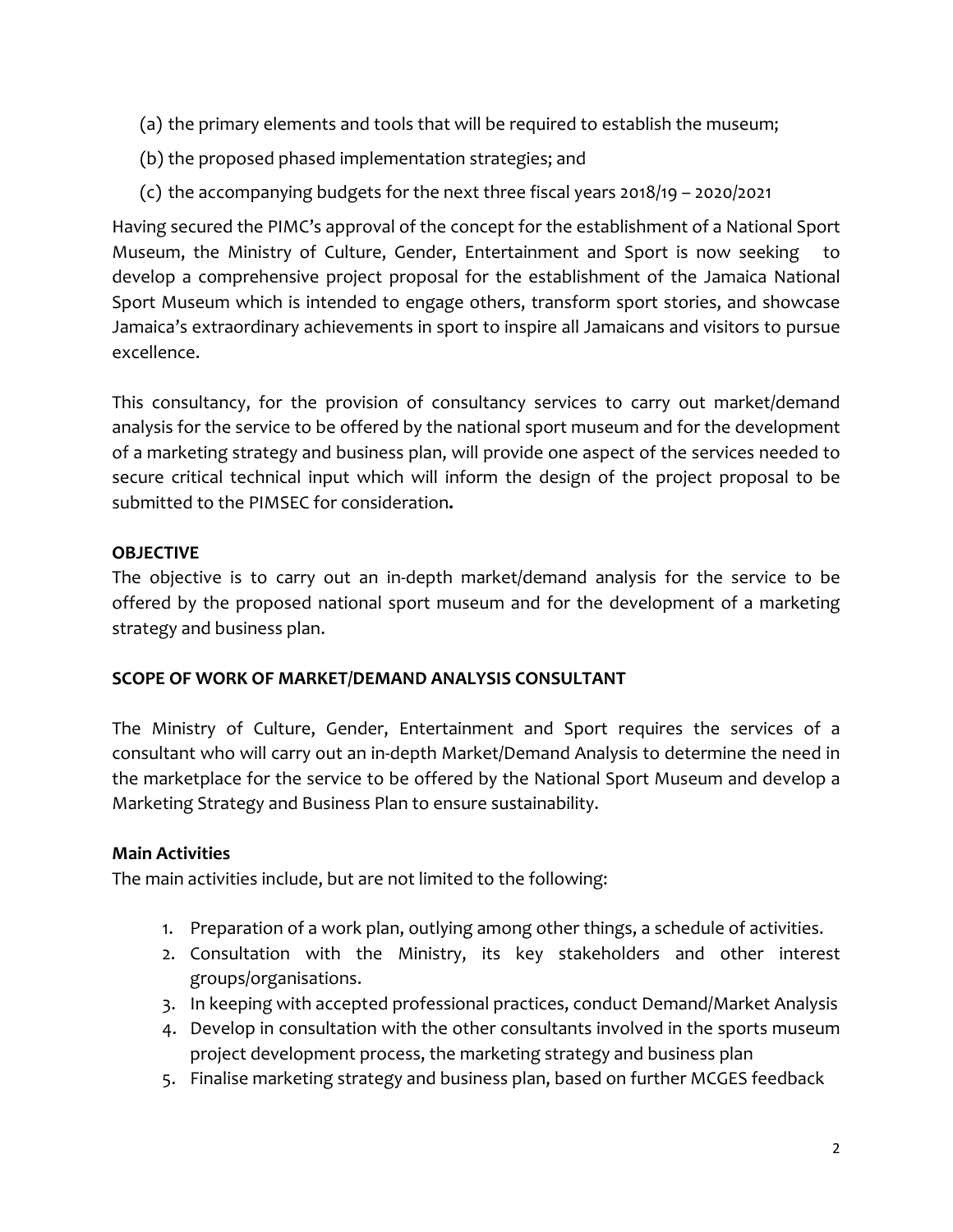- 6. Present demand study/market analysis and business plan to key stakeholders for validation/feedback.
- 7. Finalize marketing strategy and Business Plan based on feedback received

### **DELIVERABLES AND PAYMENT PLAN**

The deliverables are summarised as follows:

| <b>No</b>               | <b>ACTIVITY</b>                           | <b>DELIVERABLE</b>    | <b>PAYMENT</b> |
|-------------------------|-------------------------------------------|-----------------------|----------------|
|                         |                                           |                       |                |
|                         | Development of a Work Plan                | Work plan             | 15%            |
| $\overline{2}$          | <b>Conduct Demand/Market Analysis</b>     | Demand/Market         |                |
|                         |                                           | Analysis              | 35%            |
| $\overline{\mathbf{3}}$ | In consultation with the other individual | Draft market strategy |                |
|                         | consultants, prepare draft marketing      | & business plan       | 35%            |
|                         | strategy & business plan                  |                       |                |
| 4                       | Present draft to MCGES for their feedback |                       |                |
|                         | and that of their key stakeholders        | Final market strategy |                |
| 5                       | Finalize marketing strategy and Business  | and business plan     | 15%%           |
|                         | Plan based on further MCGES feedback      |                       |                |

#### **Deliverables:**

- 1. Work‐plan
- 2. Demand/Market Analysis
- 3. Draft marketing strategy and business plan
- 4. Final marketing strategy and business plan

#### **QUALIFICATIONS OF THE FIRM**

The consultancy firm should have at least ten years of experience in the conduct of demand studies/market analysis and the formulation of marketing strategies. Experience in the formulation of marketing strategies in the sports /heritage sub‐sectors or related subsectors would be a distinct advantage.

The firm should also have at least five years' experience in the development of business plans.

The firm should have the following key personnel with qualifications as outlined below: